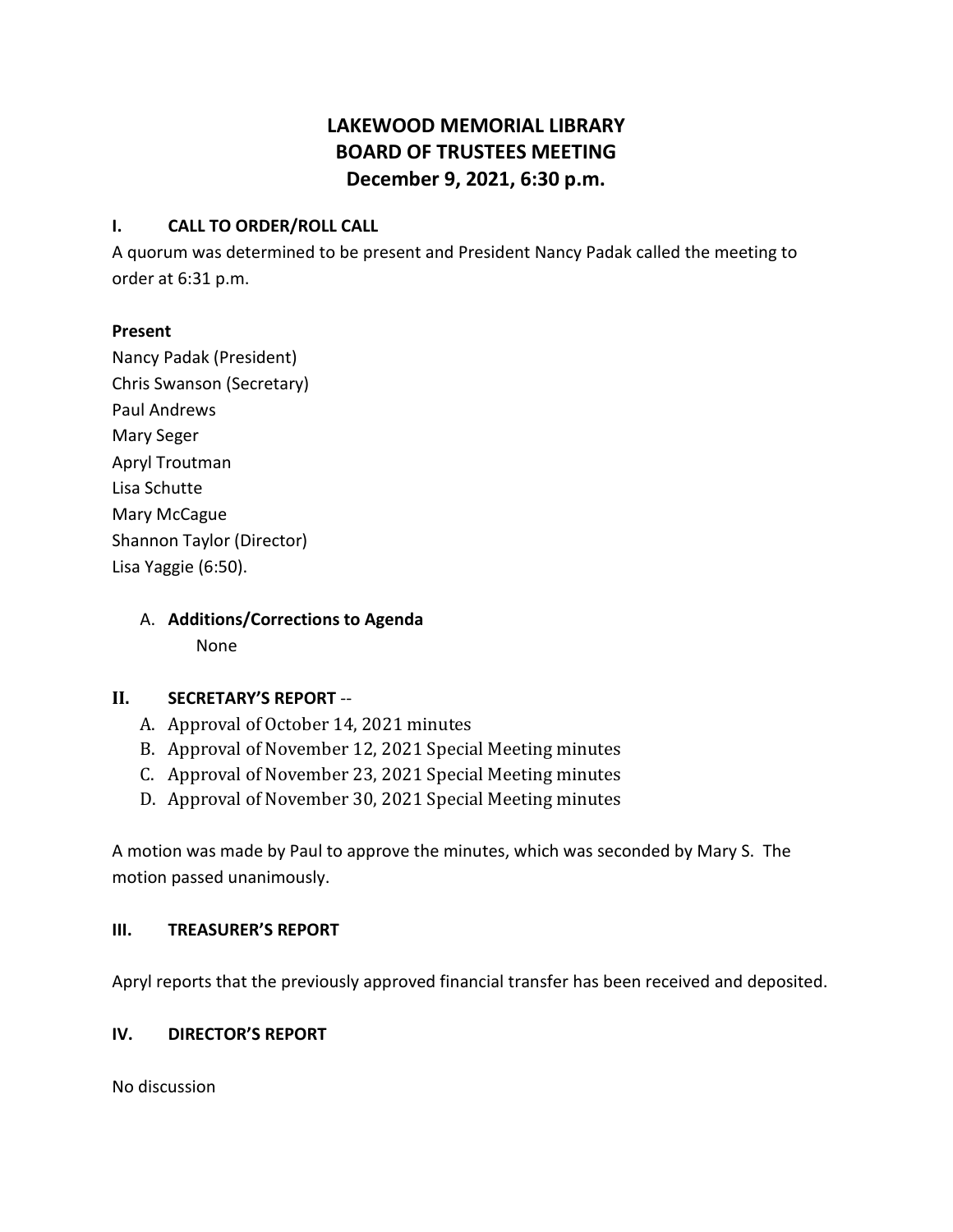### **V. STANDING COMMITTEE REPORTS**

### A. Library Development Committee

Mary Seger reports that the appeal for donations was mailed recently and donations are starting to come in. The book sale is ongoing for the month of December.

An upcoming goal is to increase the library's email lists.

Nancy notes that fundraising was down in 2021 so a more concerted effort is needed in 2022. The Fun Run was successful in the past and Apryl will investigate reviving it for early summer. The Chicken BBQ should be reprised, possibly in the spring. Other ideas are a Covid-safe Food For Thought, or an Oktoberfest fest in the lawn or at the Harbor Hotel. Apryl will inquire about Fri-Yay at Southern Tier.

Nancy and Apryl will work on a Fun Run for June Chris and Bob will do Give Big (May/June) Apryl will look into another chicken dinner for May, with the entire board to help execute. Paul and Apryl will look into a potential fall fest (September) Mary S. will organize two book sales (spring/fall)

## B. **Marketing/Publicity Committee**

No report.

## C. **Personnel Committee**

### **Leave/Break policy**

The following addition to the policy is proposed:

*An employee who uses more than three (3) consecutive workdays for sick/safe leave must provide reasonable confirming documentation. The misuse of sick/safe leave afforded under this policy may result in appropriate disciplinary action (up to and including dismissal).*

Lisa Yaggie made a motion to accept the new policy, which was seconded by Apryl. The motion passed unanimously.

### **Insurance**